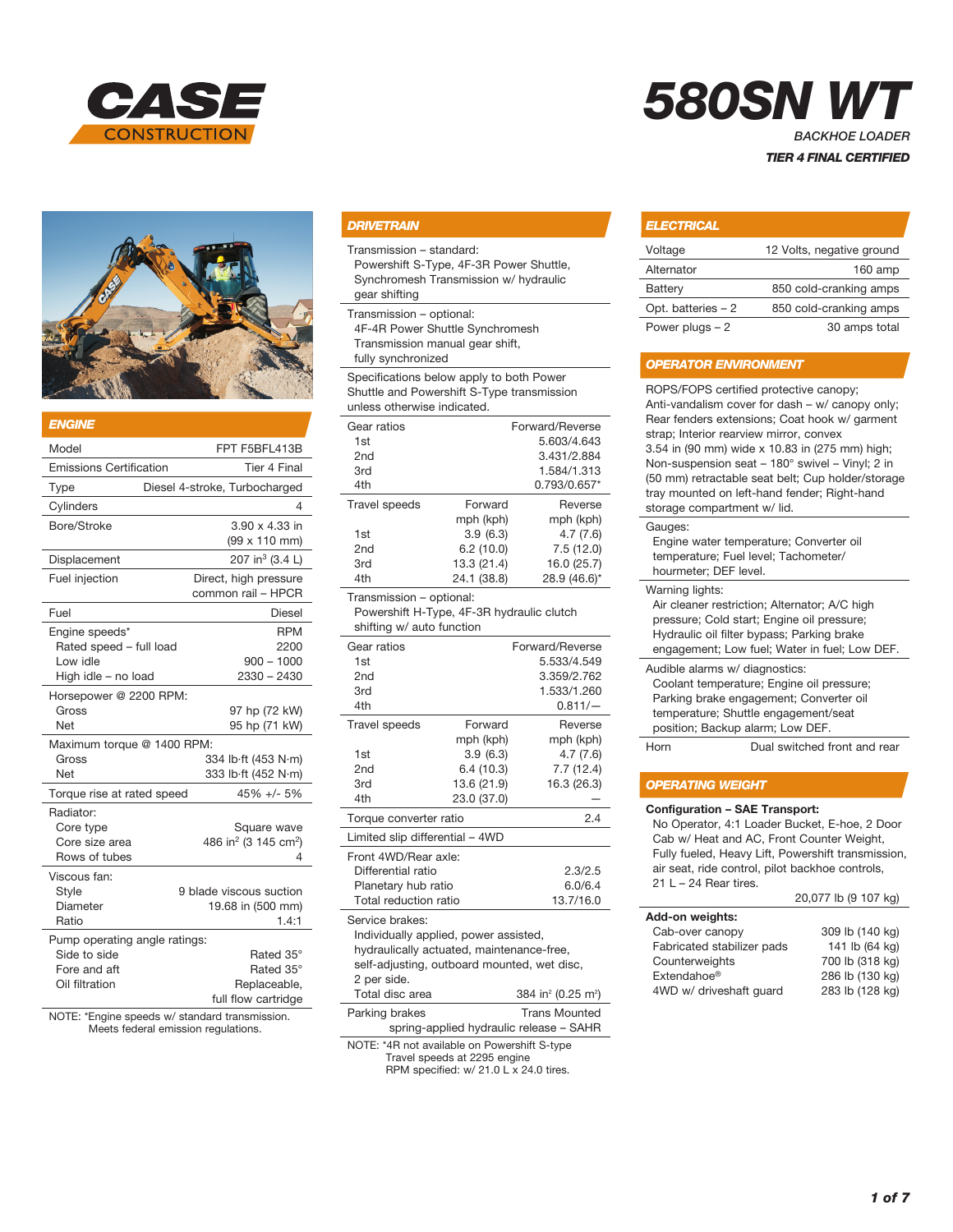#### *HYDRAULICS*

Bosch Rexroth Series 31 Variable Displacement Axial Piston Pump

| Main relief pressure: |                             |
|-----------------------|-----------------------------|
| Standard              | $3.450 +/- 50$ psi          |
|                       | $(238 +/- 3.5 \text{ bar})$ |
| Power Lift            | $3,780 + -50$ psi           |
|                       | $(261 +/- 3.5 \text{ bar})$ |

#### Filtration:

7 micron, full flow replaceable cartridge on return line, condition indicator light for filter.

Oil cooler **Heavy-duty** 

Loader flow @ rated engine RPM:

 41 gpm @ 2,340 psi (156.2 L/min @ 161 bar)

Loader control valve w/ pilot or manual backhoe controls:

Two or three-spool closed center sectional control valve. Single lever manual control for lift and tilt functions. The three-spool valve uses a proportional Electro-Hydraulic control for the auxiliary function. The lift lever has a positive hold "Float" position and a "returnto-dig" feature.

Loader auxiliary hydraulics w/ proportional thumb switch w/ detent on loader control handle: 0 – 41 gpm (0 – 156.2 L/min)

Backhoe flow @ rated engine RPM: 41 gpm @ 3,100 psi (156.2 L/min @ 214 bar)

Manual backhoe control valve:

Six or seven-spool monoblock open center control valve. Features "Pro-Control" which includes custom designed spools for each individual function along w/ "swing cushioning" valve for zero-wag swing control. Basic control valve has an open center parallel circuit for all functions.

Pilot backhoe control valve:

Six, seven, or eight spool sectional closed center control valve. Features "Pro-Control" which includes custom designed spools for each individual function along w/ "swing cushioning" valve for zero-wag swing control. Basic control valve is closed center, w/ circuits in parallel w/ a post-compensated, flow sharing feature for simultaneous operation of all circuits.

#### Unidirectional auxiliary hydraulics:

Unidirectional hydraulic valve is equipped w/ an adjustable LS relief valve to control attachment pressure and a 6 position flow control selector for 6 detented, distinct flow settings.

#### Actuation:

Manual backhoe controls – cab floor pedal Pilot controls – left-hand joystick

#### Bidirectional auxiliary hydraulics\*:

Actuation:

 Activate the bidirectional switch located on the rear console

 Manual shift – bidirectional linkage on far right of backhoe tower

Pilot controls – left-hand joystick.

NOTE: \*Available w/ Combo Aux. Hyd. option.

| <b>SERVICE CAPACITIES</b>                                                                      |                                                          |
|------------------------------------------------------------------------------------------------|----------------------------------------------------------|
| Fuel tank                                                                                      | 35.0 gal (132.0 L)                                       |
| DEF tank                                                                                       | 3.6 gal (13.5 L)                                         |
| Hydraulic system:<br>Total w/ Extendahoe®<br>Reservoir w/ filter<br>Reservoir w/o filter       | 131 gt (123.6 L)<br>55.4 gt (52.4 L)<br>53.4 gt (50.5 L) |
| Transmission - total system:<br>4WD Standard<br>4WD Powershift S-Type<br>4WD Powershift H-Type | 21 qt (19.4 L)<br>22 gt (20.7 L)<br>19 gt (18.0 L)       |

| Front axle:                  |                  |
|------------------------------|------------------|
| 4WD Differential             | 9.1 gt (8.6 L)   |
| 4WD Planetaries - each       | 1.1 qt $(1.0 L)$ |
| Rear axle:                   |                  |
| Differential and planetaries | 19.7 qt (18.6 L) |
| Engine oil w/ filter         | 8.5 gt (8.0 L)   |
| Cooling system:              |                  |
| w/ heater                    | 19.0 gt (18.0 L) |
| w/o heater                   | 18.3 qt (17.3 L) |
|                              |                  |

#### *OTHER SPECIFICATIONS*

| Front tires:<br>4WD | 12.5/80 x 18.0, 10-ply rating |
|---------------------|-------------------------------|
| Rear tires:         |                               |
| 4WD                 | 21.0 L x 24.0, 10-ply rating  |
|                     |                               |

Loader:

Bucket position indicator; Lifting lugs on standard bucket; Single lever control w/ self-leveling and return-to-dig; Hand operated clutch disconnects on loader and shift levers, single lever 4-function loader control: lift, dump, clutch cut-out, differential lock.

| Turning radius*: Curb to Curb<br>4WD - engaged:                                     |                      |  |  |
|-------------------------------------------------------------------------------------|----------------------|--|--|
| Brakes on                                                                           | 12 ft 0 in (3.65 m)  |  |  |
| Brakes off                                                                          | 14 ft 11 in (4.54 m) |  |  |
| 4WD - disengaged:                                                                   |                      |  |  |
| Brakes on                                                                           | 11 ft 3 in (3.43 m)  |  |  |
| Brakes off                                                                          | 13 ft 6 in (4.11 m)  |  |  |
| Backhoe:                                                                            |                      |  |  |
| Over center design, Fabricated "S" boom;<br>$\sim$ $\sim$ $\sim$ $\sim$ $\sim$<br>. |                      |  |  |

 Pro Control System; Dipperstick integrated serrated gripper teeth; Case mechanical coupler; Power Lift.

NOTE: \*Turning radius dimensions curb to curb w/ 21.0 L x 24.0 rear tires.

| <b>LOADER BUCKET SIZES</b>                   |                |                   |                                            |                                             |
|----------------------------------------------|----------------|-------------------|--------------------------------------------|---------------------------------------------|
| <b>Type</b>                                  | Width          | Weight            | <b>Struck</b>                              | <b>Heaped Capacity</b>                      |
| Long Lip Bucket with bolt-on edge            | 93 in (2.36 m) | 1,188 lb (539 kg) | 1.1 vd <sup>3</sup> (0.84 m <sup>3</sup> ) | 1.29 yd <sup>3</sup> (0.99 m <sup>3</sup> ) |
| 4 IN 1 <sup>®</sup> Bucket with bolt-on edge | 93 in (2.36 m) | 1,685 lb (764 kg) | 1.0 yd <sup>3</sup> (0.76 m <sup>3</sup> ) | 1.20 yd <sup>3</sup> (0.92 m <sup>3</sup> ) |

| <b>BACKHOE BUCKET SIZES</b>  |                |                 |                                              |
|------------------------------|----------------|-----------------|----------------------------------------------|
| Type                         | Width          | Weight          | <b>Heaped Capacity</b>                       |
| <b>Universal Buckets</b>     | 12 in (305 mm) | 295 lb (134 kg) | 3.40 ft <sup>3</sup> (0.10 m <sup>3</sup> )  |
|                              | 18 in (457 mm) | 356 lb (162 kg) | 5.30 ft <sup>3</sup> (0.15 m <sup>3</sup> )  |
|                              | 24 in (610 mm) | 427 lb (194 kg) | 7.70 ft <sup>3</sup> (0.22 m <sup>3</sup> )  |
|                              | 30 in (762 mm) | 489 lb (222 kg) | 10.20 ft <sup>3</sup> (0.29 m <sup>3</sup> ) |
|                              | 36 in (914 mm) | 552 lb (251 kg) | 12.70 ft <sup>3</sup> (0.36 m <sup>3</sup> ) |
| <b>High Capacity Buckets</b> | 24 in (610 mm) | 447 lb (203 kg) | 8.50 ft <sup>3</sup> (0.24 m <sup>3</sup> )  |
|                              | 30 in (762 mm) | 502 lb (228 kg) | 10.60 ft <sup>3</sup> (0.30 m <sup>3</sup> ) |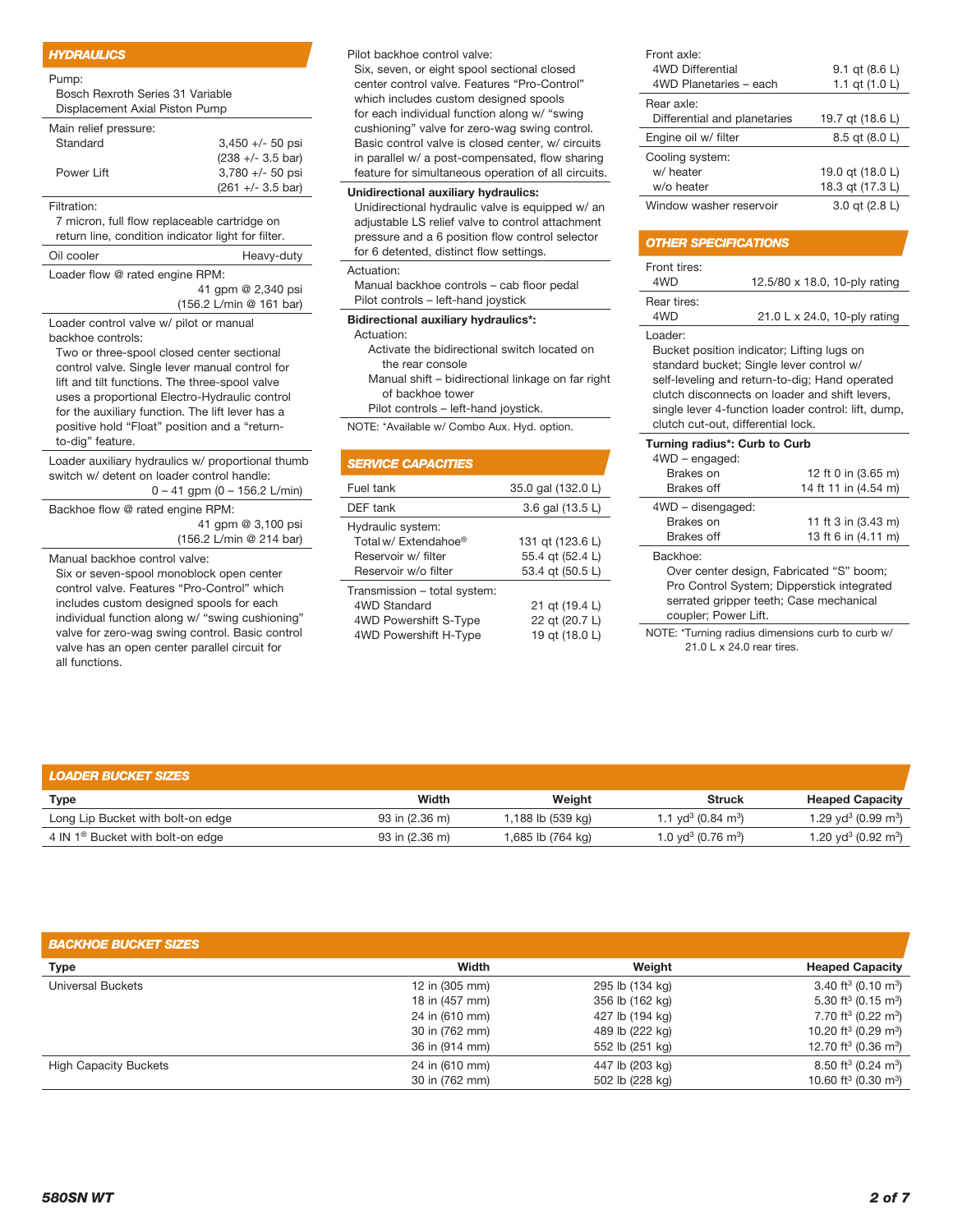

Line drawings are for illustrative purpose only and may not be exact representation of unit.

| <b>LOADER DIMENSIONS</b>                                              |                              |                            |
|-----------------------------------------------------------------------|------------------------------|----------------------------|
|                                                                       | Long Lip Bucket              | 4 IN 1 <sup>®</sup> Bucket |
| A. Overall operating height - fully raised                            | 13 ft 11 in (4.24 m)         | 13 ft 10 in (4.22 m)       |
| Height to:                                                            |                              |                            |
| <b>B.</b> Bucket hinge pin fully raised                               | 11 ft 6 in (3.50 m)          | 11 ft 6 in (3.50 m)        |
| C. Bucket hinge pin at SAE carry                                      | 12.75 in (324 mm)            | 12.75 in (324 mm)          |
| D. Dump angle at full height                                          | $45^{\circ}$                 | $45^{\circ}$               |
| E. Dump clearance at full height, 43° dump:<br><b>Bucket</b>          | 8 ft 11 in (2.73 m)          | 9 ft 1 in (2.77 m)         |
| Clam open                                                             |                              | 9 ft 11 in (3.01 m)        |
| <b>F.</b> Dump reach at full height, $45^{\circ}$ dump – from bumper: |                              |                            |
| <b>Bucket</b>                                                         | 27.0 in (685 mm)             | 27.0 in (685 mm)           |
| Clam open                                                             |                              | 13.9 in (353 mm)           |
| Bucket rollback:                                                      |                              |                            |
| <b>G.</b> @ Groundline                                                | $40^{\circ}$<br>$46^{\circ}$ | $41^{\circ}$               |
| H. @ SAE carry<br>J. @ Full height                                    | Adjustable                   | $46^{\circ}$<br>Adjustable |
| K. Digging depth below grade:                                         |                              |                            |
| <b>Bucket flat</b>                                                    | 6.1 in (156 mm)              | 5.9 in (151 mm)            |
| Clam open - dozing                                                    |                              | 3.5 in (88 mm)             |
| L. Reach from front axle centerline - bucket on ground                | 6 ft 9 in (2.05 m)           | 6 ft 6 in (1.99 m)         |
| Lift capacity to full height - calculated values                      | 8,425 lb (3 822 kg)          | 8,025 lb (3 640 kg)        |
| Breakout force:                                                       |                              |                            |
| Lift cylinders                                                        | 11,450 lb (5 093 daN)        | 11,241 lb (5 000 daN)      |
| Dump cylinders                                                        | 10,873 lb (4 837 daN)        | 11,674 lb (5 193 daN)      |
| Bucket cutting edge width                                             | 94.2 in (2.39 m)             | 93.0 in (2.36 m)           |
| Maximum grading angle                                                 | $106^\circ$                  | $106^\circ$                |
| Maximum clam opening                                                  |                              | 38.3 in (972 mm)           |
| Moldboard height                                                      |                              | 36.8 in (934 mm)           |
| Raising time to full height                                           | 3.7 sec                      | 3.7 sec                    |
| Bucket dumping time                                                   | 2.0 <sub>sec</sub>           | 2.0 <sub>sec</sub>         |
| Lowering time:                                                        |                              |                            |
| Power down                                                            | 2.5 <sub>sec</sub>           | 2.5 <sub>sec</sub>         |
| Return-to-dig - manual controls/pilot controls                        | 3.6 <sub>sec</sub>           | 3.0 <sub>sec</sub>         |
| Clam:<br>Open time                                                    |                              | 1.3 <sub>sec</sub>         |
| Close time                                                            |                              | $1.1$ sec                  |
|                                                                       |                              |                            |

NOTE: Loader dimensions taken with 4WD, 21.0 L x 24.0 rear tires.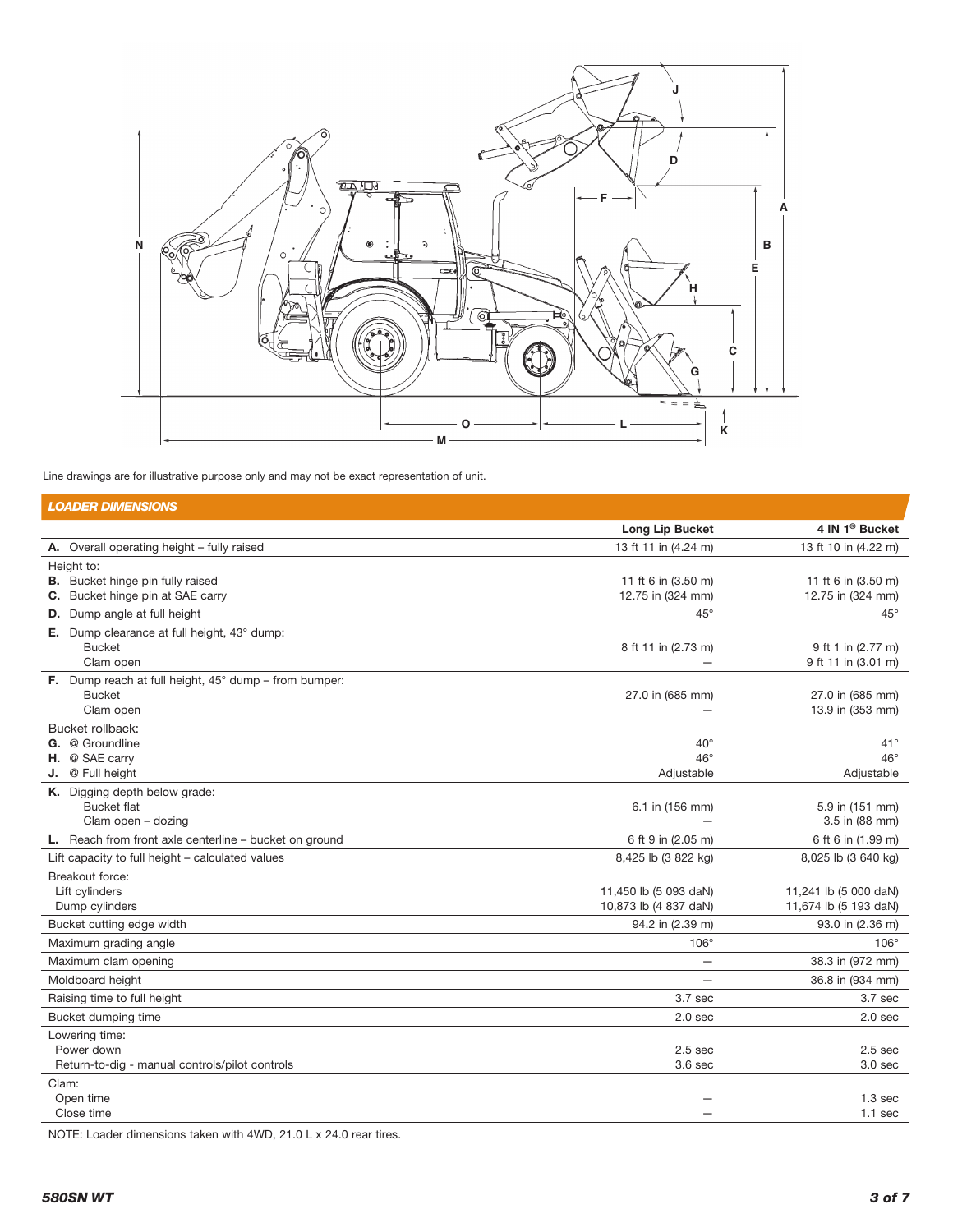| --------------                                  |                         |                                |                     |
|-------------------------------------------------|-------------------------|--------------------------------|---------------------|
|                                                 | <b>Standard Backhoe</b> | <b>Extendahoe</b> <sup>®</sup> |                     |
|                                                 |                         | Retracted                      | <b>Extended</b>     |
| M. Overall transport length:                    |                         |                                |                     |
| Long Lip bucket                                 | 23 ft 4 in (7.11 m)     | 23 ft 4 in (7.11 m)            |                     |
| 4 IN $1^{\circ}$ bucket                         | 23 ft 1 in (7.04 m)     | 23 ft 1 in (7.04 m)            |                     |
| Overall transport width                         | 8 ft 6 in (2.59 m)      | 8 ft 6 in (2.59 m)             |                     |
| Height $-$ 4WD with 21.0 L $\times$ 24.0 tires: |                         |                                |                     |
| To top of canopy                                | 8 ft 11 in (2.70 m)     | 8 ft 11 in (2.70 m)            | 8 ft 11 in (2.70 m) |
| To top of cab                                   | 8 ft 11 in (2.73 m)     | 8 ft 11 in (2.73 m)            | 8 ft 11 in (2.73 m) |
| To top of exhaust stack                         | 8 ft 9 in (2.67 m)      | 8 ft 9 in (2.67 m)             | 8 ft 9 in (2.67 m)  |
| <b>N.</b> Transport                             | 11 ft 1 in (3.37 m)     | 11 ft 7 in (3.53 m)            |                     |
| Ground clearance at backhoe frame               | 14.8 in (377 mm)        | 14.8 in (377 mm)               | 14.8 in (377 mm)    |
| Angle of departure                              | $18.6^\circ$            | $18.6^\circ$                   | $18.6^\circ$        |
| Wheel tread:                                    |                         |                                |                     |
| 12.5/80 x 18.0                                  | 75.6 in (1.92 m)        | 75.6 in (1.92 m)               | 75.6 in (1.92 m)    |
| 21.0 L x 24.0                                   | 69.6 in (1.77 m)        | 69.6 in (1.77 m)               | 69.6 in (1.77 m)    |
| Width over tires:                               |                         |                                |                     |
| 12.5/80 L x 18.0                                | 88.2 in (2.24 m)        | 88.2 in (2.24 m)               | 88.2 in (2.24 m)    |
| 21.0 L x 24.0                                   | 91.8 in (2.33 m)        | 91.8 in (2.33 m)               | 91.8 in (2.33 m)    |
| <b>O.</b> Wheelbase:                            |                         |                                |                     |
| 21.0 L x 24.0                                   | 84.5 in (2.15 m)        | 84.5 in (2.15 m)               | 84.5 in (2.15 m)    |

| <b>CYLINDERS</b>              |                      |                     |                       |                       |
|-------------------------------|----------------------|---------------------|-----------------------|-----------------------|
|                               | <b>Bore Diameter</b> | <b>Rod Diameter</b> | <b>Stroke</b>         | <b>Closed Length</b>  |
| Loader:                       |                      |                     |                       |                       |
| $Lift - 2$                    | 3.50 in (88.9 mm)    | 1.88 in (47.6 mm)   | 29.13 in (740.0 mm)   | 41.54 in (1 055.0 mm) |
| $Dump - 2$                    | 3.00 in (76.2 mm)    | 1.50 in (38.1 mm)   | 20.33 in (516.5 mm)   | 29.90 in (759.5 mm)   |
| 4 IN 1 <sup>®</sup> clam $-2$ | 3.00 in (76.2 mm)    | 1.75 in (44.5 mm)   | 9.08 in (230.6 mm)    | 19.62 in (498.3 mm)   |
| Backhoe:                      |                      |                     |                       |                       |
| Boom                          | 5.00 in (127.0 mm)   | 2.50 in (63.5 mm)   | 38.25 in (971.6 mm)   | 52.82 in (1 341.6 mm) |
| <b>Dipperstick</b>            | 4.75 in (120.7 mm)   | 2.50 in (63.5 mm)   | 25.14 in (628.5 mm)   | 39.65 in (1 007.0 mm) |
| <b>Bucket</b>                 | 3.50 in (88.9 mm)    | $2.50$ in (63.5 mm) | 35.35 in (897.9 mm)   | 48.17 in (1 223.6 mm) |
| Extendahoe <sup>®</sup>       | 3.00 in (76.2 mm)    | 1.75 in (44.5 mm)   | 42.05 in (1 068.0 mm) | 56.22 in (1 428.0 mm) |
| Swing $-2$                    | 4.00 in (101.6 mm)   | 2.00 in (50.8 mm)   | 11.50 in (292.0 mm)   | 24.44 in (620.8 mm)   |
| Stabilizer $-2$               | 5.25 in (133.4 mm)   | 2.50 in (63.5 mm)   | 20.40 in (518.1 mm)   | 33.57 in (852.7 mm)   |

| <b>AXLE RATINGS</b>      |                                                 |                                                 |
|--------------------------|-------------------------------------------------|-------------------------------------------------|
|                          | Front – 4WD                                     | Rear                                            |
| Maximum static           | 67,883 lb (30 791 kg)                           | 70,848 lb (32 136 kg)                           |
| Dynamic operating        | 47,426 lb (21 512 kg)                           | 49,494 lb (22 450 kg)                           |
| Static operating         | 18,969 lb (8 604 kg)                            | 19,798 lb (8 980 kg)                            |
| Oscillation - front axle | $22^{\circ}$ total – 11 $^{\circ}$ side to side | $22^{\circ}$ total – 11 $^{\circ}$ side to side |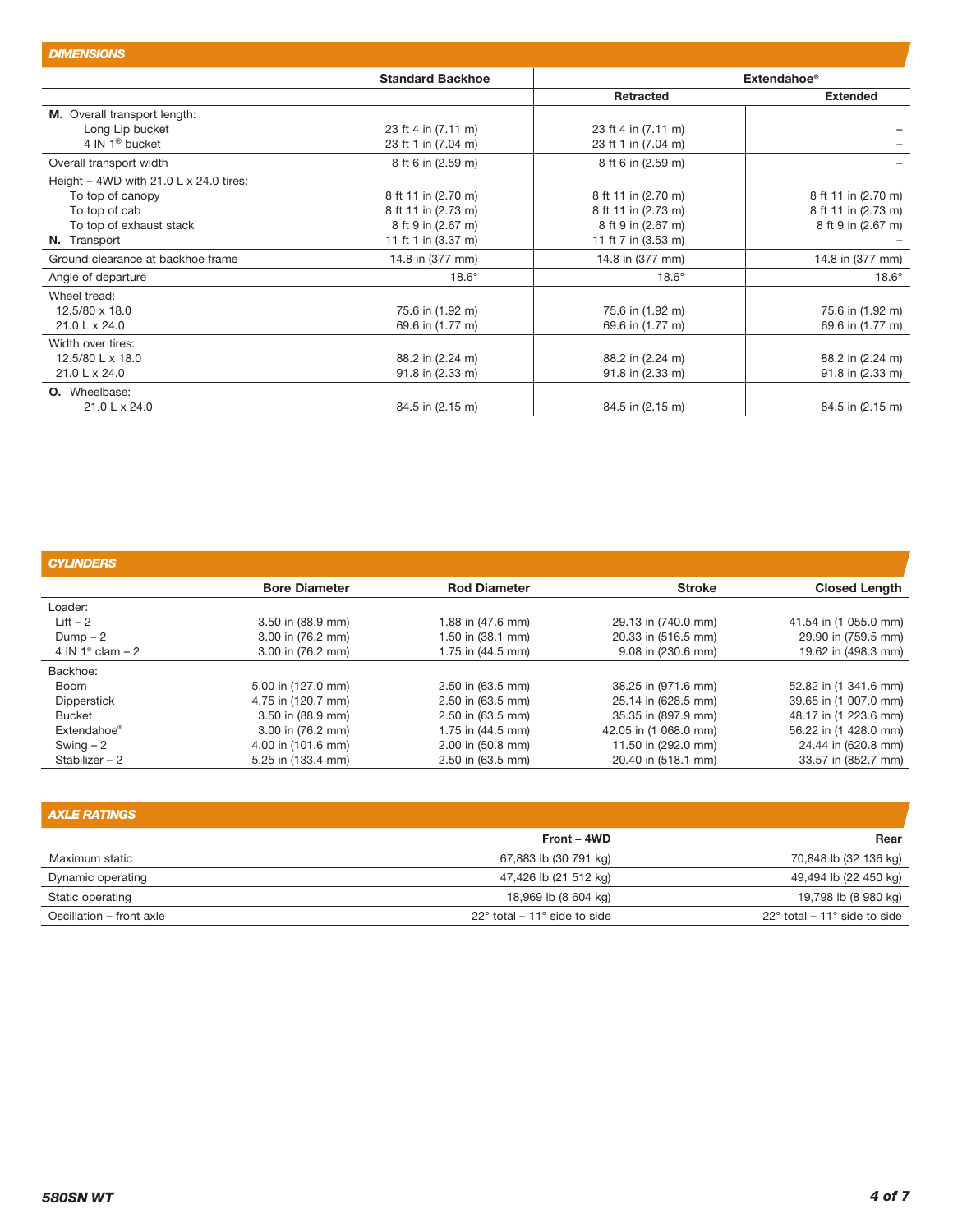| <b>Standard Backhoe</b> |                      | Extendahoe <sup>®</sup>  |                          |                          |                      |                      |  |
|-------------------------|----------------------|--------------------------|--------------------------|--------------------------|----------------------|----------------------|--|
|                         |                      |                          | Retracted                |                          |                      | <b>Extended</b>      |  |
|                         | <b>Standard</b>      | <b>Power Lift</b>        | <b>Standard</b>          | <b>Power Lift</b>        | <b>Standard</b>      | <b>Power Lift</b>    |  |
| <b>Boom Lift</b>        | <b>Lift Capacity</b> | <b>Lift Capacity</b>     | <b>Lift Capacity</b>     | <b>Lift Capacity</b>     | <b>Lift Capacity</b> | <b>Lift Capacity</b> |  |
|                         | lb (kg)              | lb (kg)                  | lb (kg)                  | Ib (kg)                  | lb (kg)              | lb (kg)              |  |
| $+16$ ft (4.87 m)       |                      |                          |                          |                          | 2,115 (959)          | 2,447 (1 110)        |  |
| $+14$ ft (4.27 m)       | 3,039 (1 378)        | 3,484 (1 580)            | 2,837 (1 287)            | 3,282 (1 489)            | 2,395 (1 086)        | 2,769 (1 256)        |  |
| $+12$ ft (3.66 m)       | 3,413 (1 548)        | 3,913 (1 775)            | 3,201 (1 452)            | 3,701 (1 679)            | 2,536 (1 151)        | 2,935 (1 331)        |  |
| $+10$ ft (3.05 m)       | 3,499 (1 587)        | 4,015 (1 821)            | 3,281 (1 488)            | 3,797 (1 722)            | 2,593 (1 176)        | 3,001 (1 361)        |  |
| $+8$ ft (2.44 m)        | 3,485 (1 581)        | 4,005 (1 817)            | 3,263 (1 480)            | 3,783 (1 716)            | 2,564 (1 163)        | 2,972 (1 348)        |  |
| +6 ft (1.83 m)          | 3,438 (1 559)        | 3,957 (1 795)            | 3,213 (1 457)            | 3,732 (1 693)            | 2,549 (1 156)        | 2,961 (1 343)        |  |
| $+4$ ft (1.22 m)        | 3,374 (1 530)        | 3,890 (1 764)            | 3,146 (1 427)            | 3,662 (1 661)            | 2,521 (1 144)        | 2,935 (1 331)        |  |
| $+2$ ft (0.61 m)        | 3,307 (1 500)        | 3,820 (1 733)            | 3,077 (1 396)            | 3,590 (1 628)            | 2,489 (1 129)        | 2,904 (1 317)        |  |
| <b>Ground Level</b>     | 3,251 (1 475)        | 3,761 (1 706)            | 3,018 (1 369)            | 3,528 (1 600)            | 2,489 (1 129)        | 2,904 (1 317)        |  |
| $-2$ ft (0.61 m)        | 3,201 (1 452)        | 3,710 (1 683)            | 2,965 (1 345)            | 3,474 (1 576)            | 2,466 (1 118)        | 2,882 (1 307)        |  |
| $-4$ ft (1.22 m)        | 3,175 (1 440)        | 3,686 (1 672)            | 2,935 (1 331)            | 3,446 (1 563)            | 2,446 (1 109)        | 2,866 (1 300)        |  |
| $-6$ ft (1.83 m)        | 3,182 (1 443)        | 3,699 (1 678)            | 2,938 (1 333)            | 3,455 (1 567)            | 2,443 (1 108)        | 2,869 (1 301)        |  |
| $-8$ ft (2.44 m)        | 3,258 (1 478)        | 3,792 (1 720)            | 3,007 (1 364)            | 3,541 (1 606)            | 2,465 (1 118)        | 2,899 (1 315)        |  |
| $-10$ ft (3.05 m)       | 3,441 (1 561)        | 3,951 (1 792)            | 3,175 (1 440)            | 3,685 (1 671)            | 2,530 (1 148)        | 2,979 (1 351)        |  |
| $-12$ ft (3.66 m)       |                      | —                        |                          |                          | 2,707 (1 228)        | 3,187 (1 446)        |  |
| $-14$ ft (4.27 m)       |                      | $\overline{\phantom{0}}$ |                          | —                        | 3,239 (1 469)        | 3,759 (1 705)        |  |
| <b>Dipper Lift</b>      |                      |                          |                          |                          |                      |                      |  |
| $+14$ ft (4.27 m)       |                      | $\overline{\phantom{0}}$ | $\overline{\phantom{m}}$ | $\overline{\phantom{0}}$ | 4,281 (1 942)        | 4,281 (1 942)        |  |
| $+12$ ft (3.66 m)       | 5,822 (2 641)        | 5,822 (2 641)            | 5,618 (2 548)            | 5,618 (2 548)            | 4,046 (1 835)        | 4,046 (1 835)        |  |
| $+10$ ft (3.05 m)       | 5,600 (2 540)        | 5,600 (2 540)            | 5,399 (2 449)            | 5,399 (2 449)            | 3,984 (1 807)        | 3,984 (1 807)        |  |
| $+8$ ft (2.44 m)        | 5,562 (2 523)        | 5,562 (2 523)            | 5,360 (2 431)            | 5,360 (2 431)            | 3,913 (1 775)        | 3,913 (1 775)        |  |
| $+6$ ft (1.83 m)        | 6,236 (2 829)        | 6,236 (2 829)            | 6,030 (2 735)            | 6,030 (2 735)            | 4,166 (1 889)        | 4,166 (1 889)        |  |
| $+4$ ft (1.22 m)        | 7,424 (3 368)        | 7,424 (3 368)            | 7,203 (3 267)            | 7,203 (3 267)            | 4,102 (1 861)        | 4,102 (1 861)        |  |
| $+2$ ft (0.61 m)        |                      |                          |                          |                          | 4,850 (2 200)        | 4,850 (2 200)        |  |

NOTE: Boom and Dipper Lift Capacities are rated per SAE J31 and are 87% of the maximum hydraulic lift force available with the specified options.

## *BACKHOE OPERATIONAL DATA*

|                                        | <b>Standard Backhoe</b> |                      | <b>Extendahoe®</b>   |
|----------------------------------------|-------------------------|----------------------|----------------------|
|                                        |                         | <b>Retracted</b>     | <b>Extended</b>      |
| Digging depth:                         |                         |                      |                      |
| Maximum                                | 14 ft 6 in (4.43 m)     | 14 ft 6 in (4.43 m)  | 18 ft 0 in (5.48 m)  |
| Maximum with hi-capacity bucket        | 15 ft 1 in (4.59 m)     | 15 ft 1 in (4.59 m)  | 18 ft 6 in (5.64 m)  |
| 2 ft (610 mm) flat bottom              | 14 ft 5 in (4.39 m)     | 14 ft 5 in (4.39 m)  | 17 ft 11 in (5.45 m) |
| 8 ft (2.44 m) flat bottom              | 13 ft 5 in (4.09 m)     | 13 ft 5 in (4.09 m)  | 17 ft 1 in (5.22 m)  |
| Overall reach from:                    |                         |                      |                      |
| Rear axle centerline                   | 21 ft 11 in (6.68 m)    | 21 ft 11 in (6.68 m) | 25 ft 4 in (7.71 m)  |
| Swing pivot                            | 18 ft 3 in (5.56 m)     | 18 ft 3 in (5.56 m)  | 21 ft 8 in (6.60 m)  |
| Loading height                         | 12 ft 0 in (3.66 m)     | 12 ft 0 in (3.66 m)  | 14 ft 4 in (4.38 m)  |
| Loading reach                          | 4 ft 8 in (1.42 m)      | 4 ft 8 in (1.42 m)   | 7 ft 3 in (2.22 m)   |
| Swing arc                              | $180^\circ$             | $180^\circ$          | $180^\circ$          |
| Bucket rotation:                       |                         |                      |                      |
| Mechanical coupler                     | $198.0^\circ$           | $198.0^\circ$        | $198.0^\circ$        |
| Hydraulic coupler - Extendahoe® dipper | 194.8°                  | 194.8°               | 194.8°               |
| Hydraulic coupler - standard dipper    | $198.0^\circ$           | $198.0^\circ$        | $198.0^\circ$        |
| Stabilizer spread - operating:         |                         |                      |                      |
| Flip pad                               | 10 ft 9 in (3.28 m)     | 10 ft 9 in (3.28 m)  | 10 ft 9 in (3.28 m)  |
| Cast pad                               | 11 ft 1 in (3.38 m)     | 11 ft 1 in (3.38 m)  | 11 ft 1 in (3.38 m)  |
| Digging force:                         |                         |                      |                      |
| Bucket cylinder - SAE rated 3,460 psi  | 13,795 lb (61 363 N)    | 13,795 lb (61 363 N) | 13,795 lb (61 363 N) |
| Bucket cylinder - Power Lift           | 15,070 lb (67 039 N)    | 15,070 lb (67 039 N) | 15,070 lb (67 039 N) |
| Dipper cylinder - SAE rated 3,460 psi  | 8,657 lb (38 508 N)     | 8,657 lb (38 508 N)  | 6,305 lb (28 045 N)  |
| Dipper cylinder - Power Lift           | 9,458 lb (40 071 N)     | 9,458 lb (42 071 N)  |                      |
| Leveling angle:                        |                         |                      |                      |
| Flip pad                               | $11.5^\circ$            | $11.5^\circ$         | $11.5^\circ$         |
| Cast pad                               | $12.4^\circ$            | $12.4^\circ$         | $12.4^\circ$         |

NOTE: Lift capacities apply straight to the rear of prime mover. Equipped with 24 in (610 mm) Universal heavy-duty trenching bucket and Case coupler except as noted.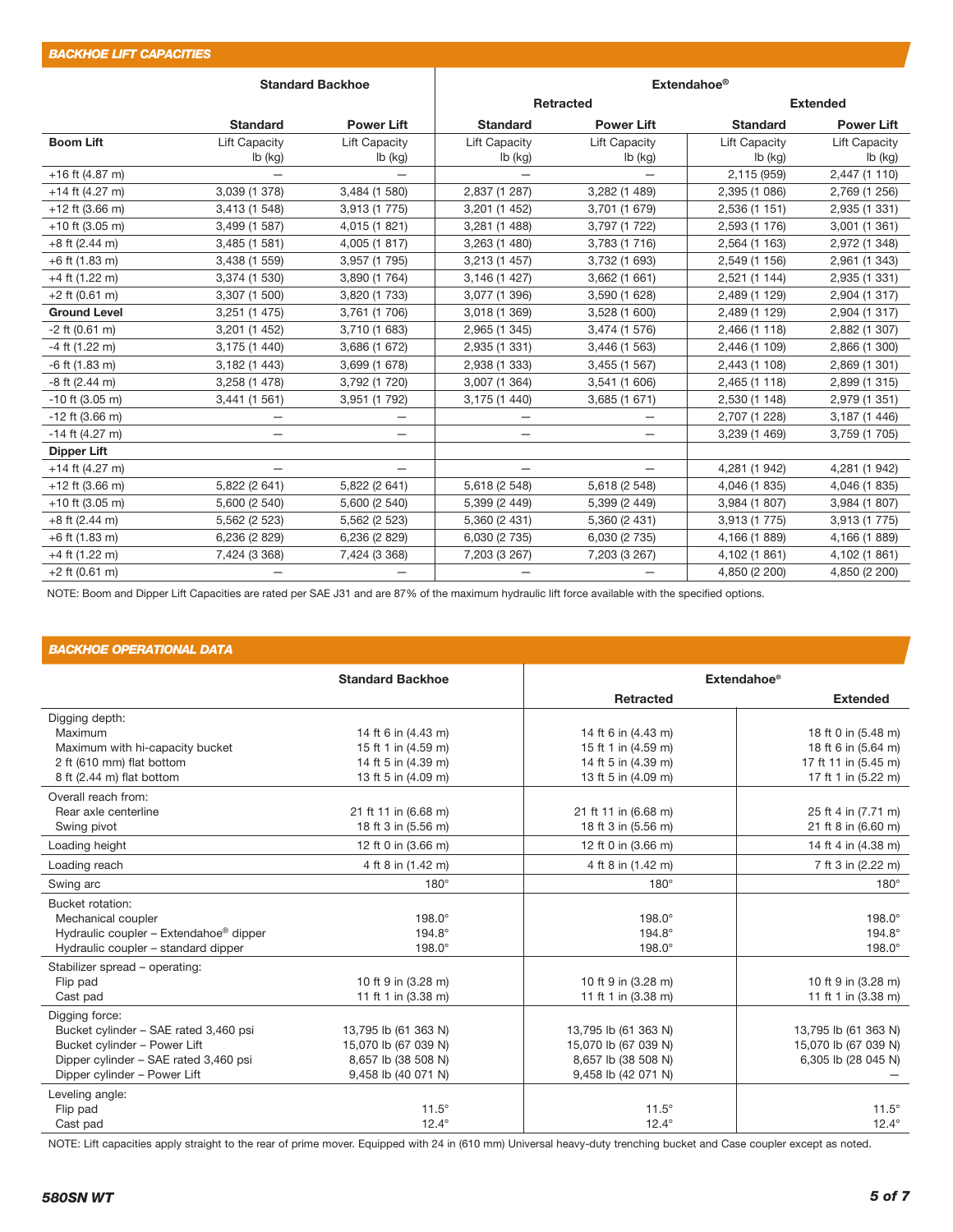## *STANDARD EQUIPMENT*

*OPERATOR ENVIRONMENT*

#### See page 1

#### *ENGINE*

FPT F5BFL413B diesel Diesel Oxidation Catalyst with SCR Full flow engine oil filter Air cleaner – replaceable dry type with radial seal Aspirated air cleaner Fuel filter with water trap Radiator with overflow bottle Antifreeze to -34° F (-37° C) Electronic throttles – foot and rotary hand Self-adjusting belt High Pressure Common Rail computer controlled injection with diagnostic features

## *DRIVETRAIN*

Powershift S-Type transmission, 4F-3R fully synchronized electronic transmission controller and kick down in loader control lever – 2WD or 4WD

Front axle:

4WD heavy-duty mechanically driven front axle with 14.0 L x 17.5 tires, limited slip differential and drive shaft guard

Rear axle:

4WD heavy-duty outboard planetary drive with 21.0 L x 24.0 tires

Torque converter – 12 in (305 mm)

On-the-go electric 4WD control

Electric F/R shuttle control

Electric differential lock control, push-button

Park brake, spring-applied, hydraulic release – SAHR

## *HYDRAULICS*

Ground level remote hydraulic test ports Variable displacement axial piston pump Pump: 41 gpm @ 3,000 psi (156.2 L/min @ 207 bar) Heavy-duty hydraulic oil cooler

7-micron, spin on oil filter

#### *LOADER*

See page 2

#### *BACKHOE*

Power Lift See page 2

#### *OTHER*

Front tire 12.5/80 x 18.0, 10-PR Rear tire 21.0 L x 24.0, 10-PR Forward tilt engine hood Replaceable, molded front bumpers Front/Rear tie downs Reflective logos Lights – cab and canopy: 2 front driving 2 rear tail/stop 2 front flashers/turn 2 rear flashers/turn Cab only: Adjustable halogen work lights – 55 W: 2 front 2 side – left and right 4 rear Canopy only: Adjustable halogen work lights – 55 W: 2 front 2 side – left and right 4 rear

## *TELEMATICS*

CASE SiteWatch™ Telematics – includes hardware and a 3-yr Advanced data subscription